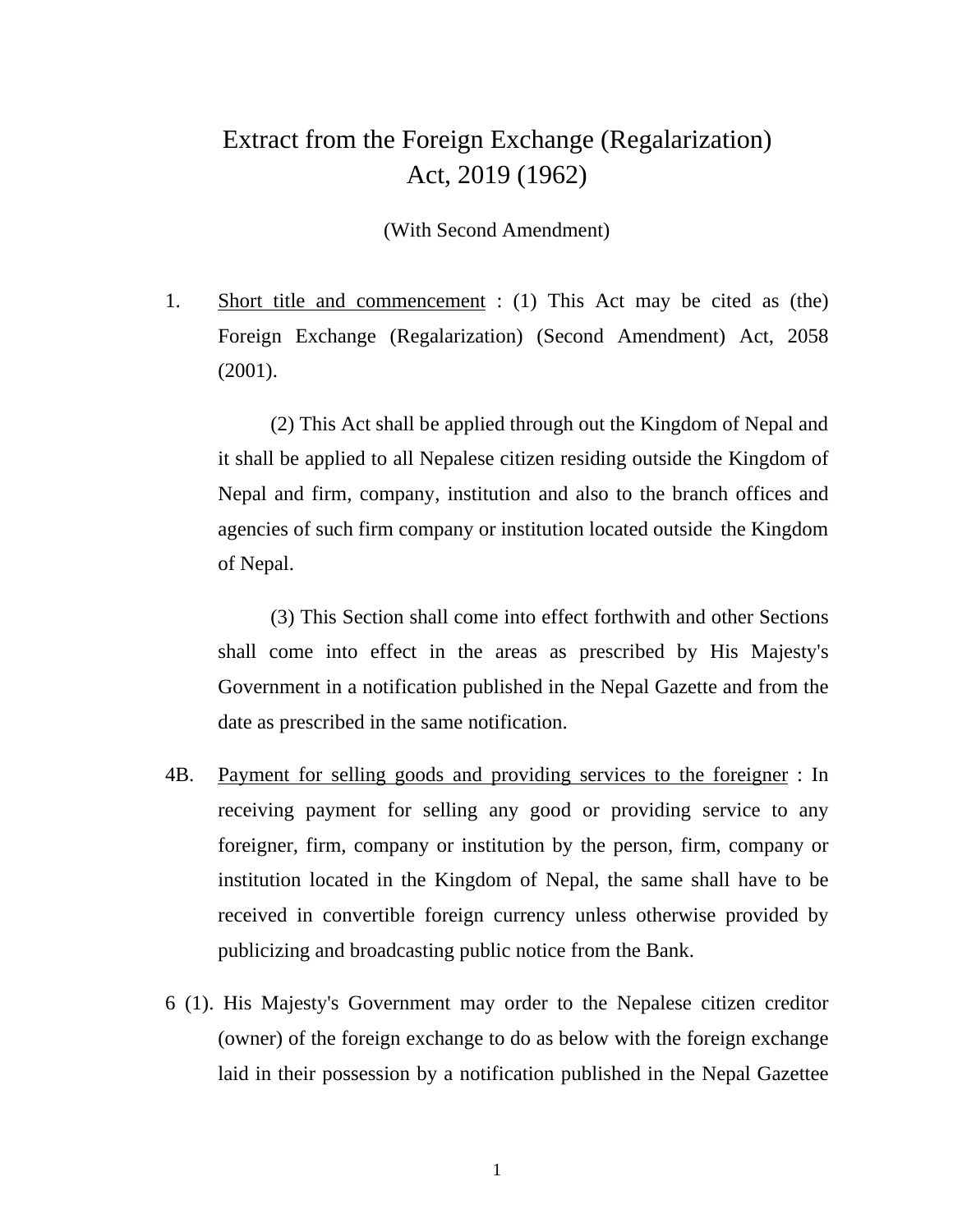in a situation when the country suffers with foreign exchange due to finance and monetary crisis.

- (a) To deposit or cause to deposit by the person having foreign exchange prescribed in such a notice for sale at the rate determined by the bank to the person authorized by the Bank for such act or in the Bank in the name of His Majesty's Government.
- (b) To transmit the right by the person authorized to transmit the same obtained for foreign exchange prescribed in such a notice upon receiving the value fixed at the rate determined by the bank in the name of His Majesty's Government.
- 7 (1) Any person, having the right to receive foreign exchange from out side of the Kingdom of Nepal or payment in Nepalese currency, is not allowed to do any work to receive the payment by late or not to receive the payment of such foreign exchange or Nepalese currency fully or partly without obtaining the permission of the Bank.
- 9 (1) Payment of price for the exported goods : (1) His Majesty's Government may prohibit export of goods as indicated in a notification published in the Nepal Gazettee to any place out side the Kingdom of Nepal except as per the provision as referred to in sub-section (2).

(2) For the purpose of this Section His Majesty's Government may frame necessary rules or issue direction or order upon holding consultations with the Bank.

9A. To receive payment of value of exported goods : (1) The exporter shall have to declare before the Customs Officer that he will bring the payment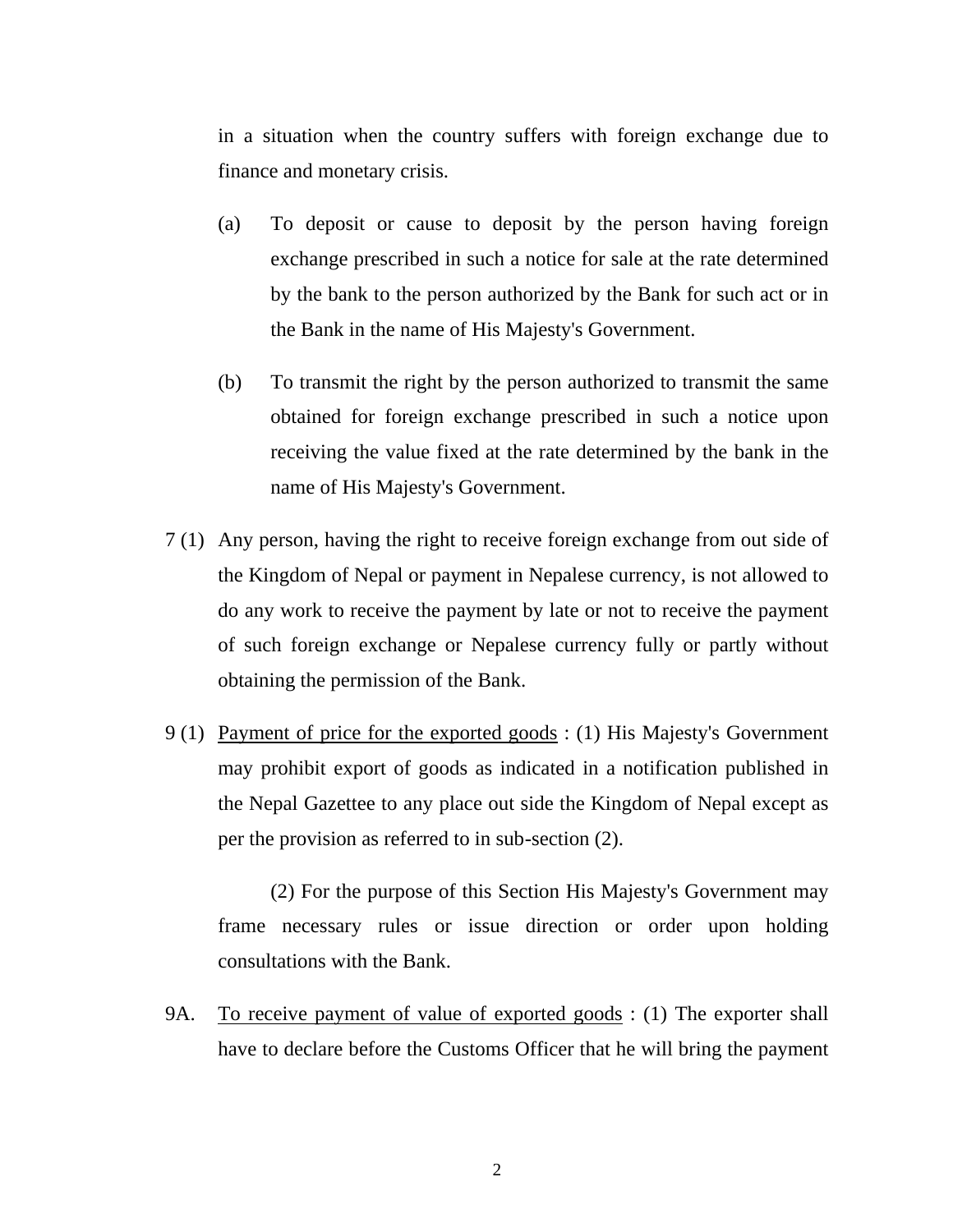of declared value within the period in the approved foreign exchange as prescribed by the Bank by filling up the said details in the export declaration form as prescribed by the bank.

(2) If there occurs a condition to receive the payment in excess or less than the value as declared in the declaration from before receiving the payment for exported goods, the exporter shall have to submit an application before the Bank along with the evidence of such fact and if such fact is found justifiable the Bank may give permission to receive the payment in such excess or less amount.

(3) If the exporter does not receive the payment of price of the exported goods within the time limit as prescribed under sub-section (1), it shall be deemed that he has violated this Act.

(4) Notwithstanding any thing contained in sub-section (3), if the exporter submits an application to the Bank setting out the reasonable reason of being failed to receive the payment of price of the exported goods within the time limit as prescribed in sub-section (1) and if the Bank believes the said matter, it may issue the following order to the concerned exporter setting out the next time limit:-

- (a) To bring the payment, if the goods have been already sold,
- (b) If the goods have not been sold, to bring the payment by selling or return back such goods to Nepal.

Provided, however, that if an application has been submitted to the Bank setting out the reasonable reason of being unable to bring the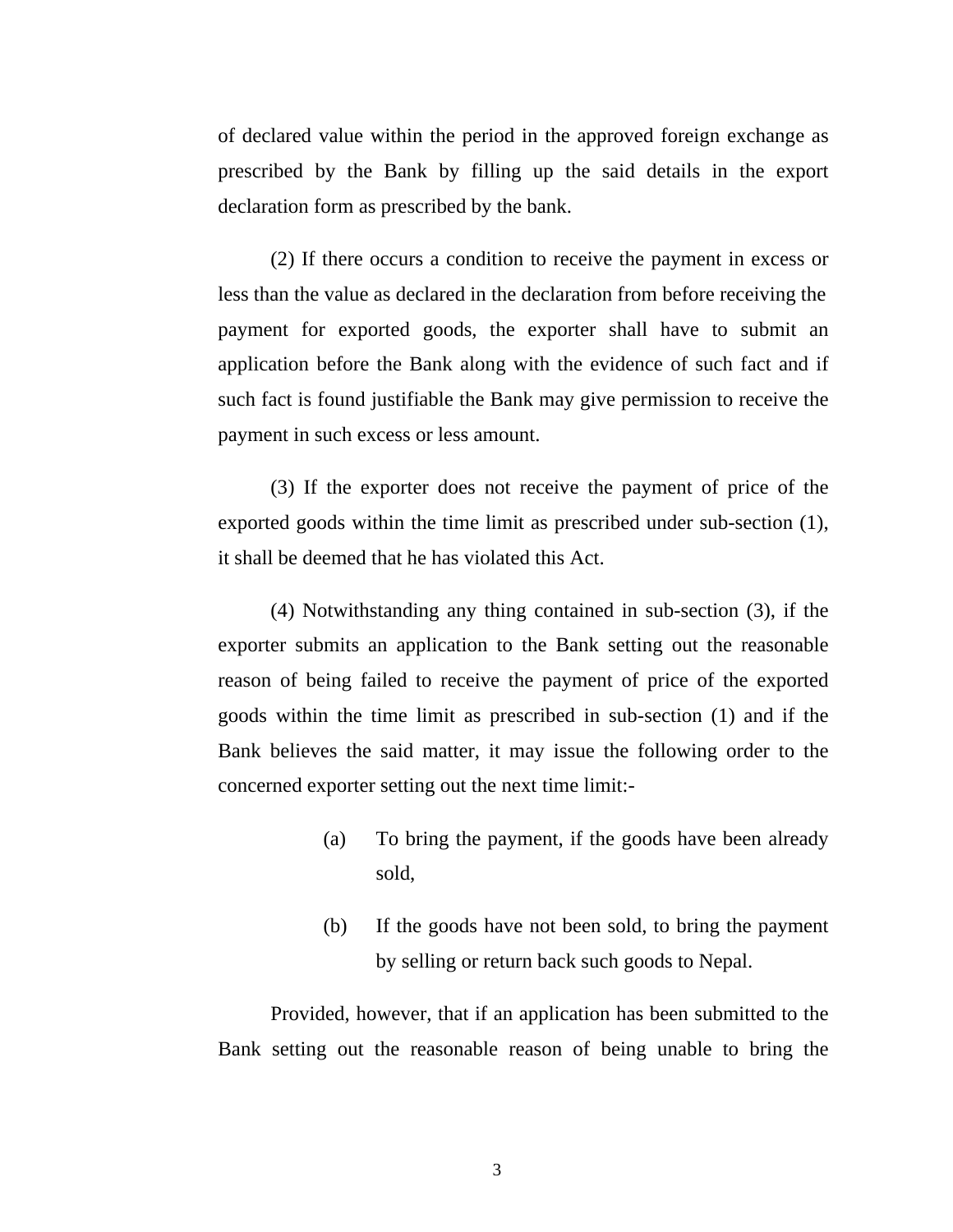payment for exported goods due to the condition of beyond own control of the exporter, the Bank may, upon necessary secretiny, give concession not to return back such goods or bring payment fully or partly.

(5) If the Bank desires to certify the consent that the payment of the price declared in the Declaration Form shall be made within the prescribed time limit and mode, it may cause to submit the agreement and other evidence relating to the same concluded between the exporter and the foreign byer.

(6) The Bank may issue an order to do as below in relation with all or any particular type of goods to be exported or all or any particular exporter in order to manage the provision to receive the payment of total value of the exported goods:-

- (a) Unless His Majesty's Government otherwise prescribed, the payment for the exported goods has to be received through the means of Letter of Credit and other means as prescribed.
- (b) In order to certify covenanting that the price as declared in the Declaration Form as referred to in sub-section (1) is the real price for export, it is required to submit the said Declaration Form to the authority or institution as prescribed by the Bank.
- 9 B. Works not to do by the exporter : The exporter shall have not to do the following works :-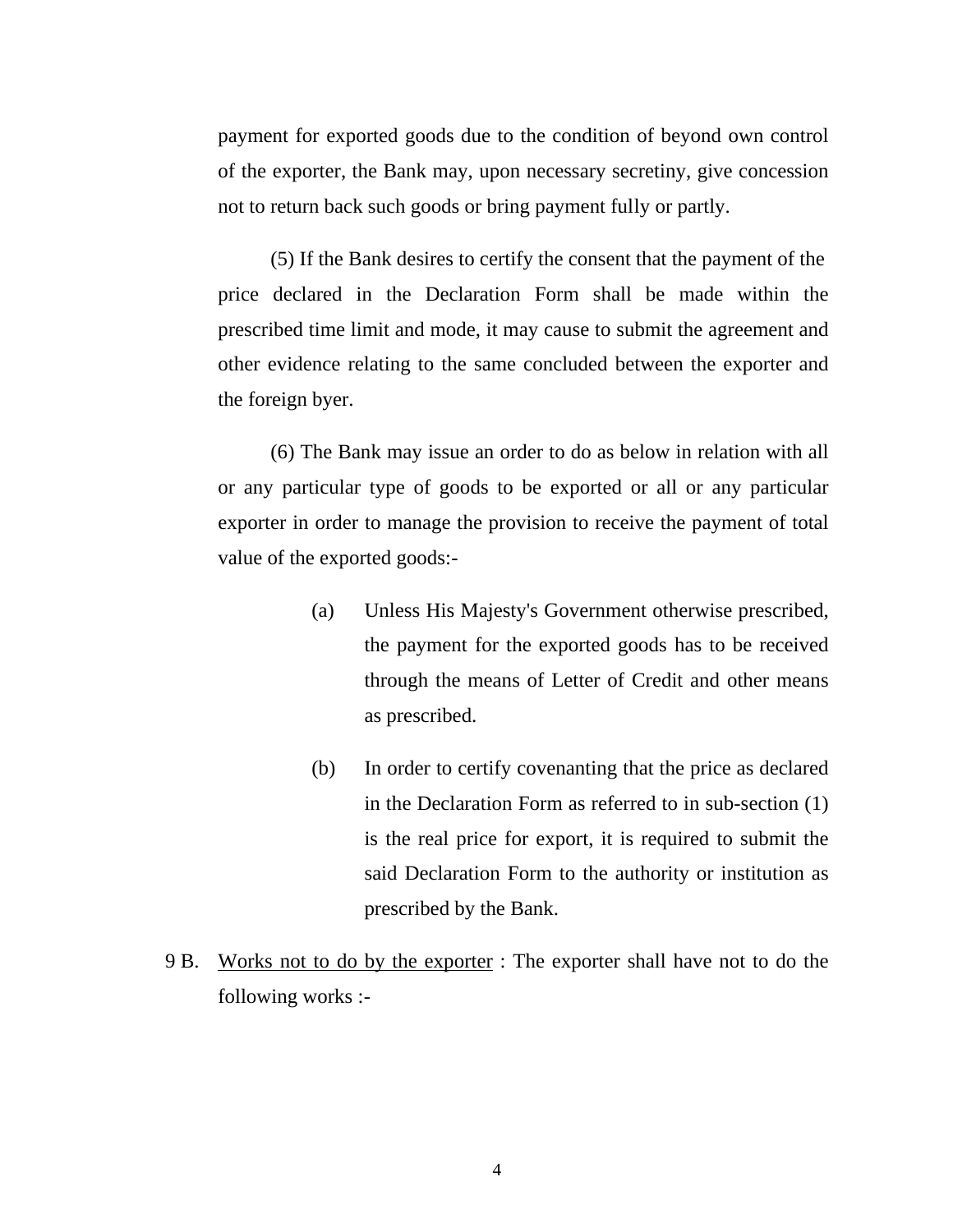- (a) To receive payment for the exported goods through other mode except as prescribed.
- (b) To arrange the payment for the exported goods delayed than the period as prescribed.
- (c) To do any work in order not to receive payment for total value of the exported goods.
- 16. To take approval of the Bank in opening the account : (1) ………
	- (2) ……………………
	- (3) …………………

(4) In order to open bank account, operate and utilize the same by any-Nepali citizen residing in the Kingdom of Nepal or any firm, company or institution registered in the Kingdom of Nepal shall be as prescribed by the Bank in a notification and broadcast of a public notice.

17. Punishment : (1) If any person does any work contrary to this Act or Rules framed thereunder or Order or direction or circulation or notification or any Procedure as prescribed by the Bank, the foreign exchange related with the offence shall be forfeited and such person shall be fined additionally from claimed money to three fold of such claimed money.

Provided, however, that in relation with the offences where the foreign exchange related with such offence could not be forfeited, the claimed money for foreign exchange related with such offence shall be